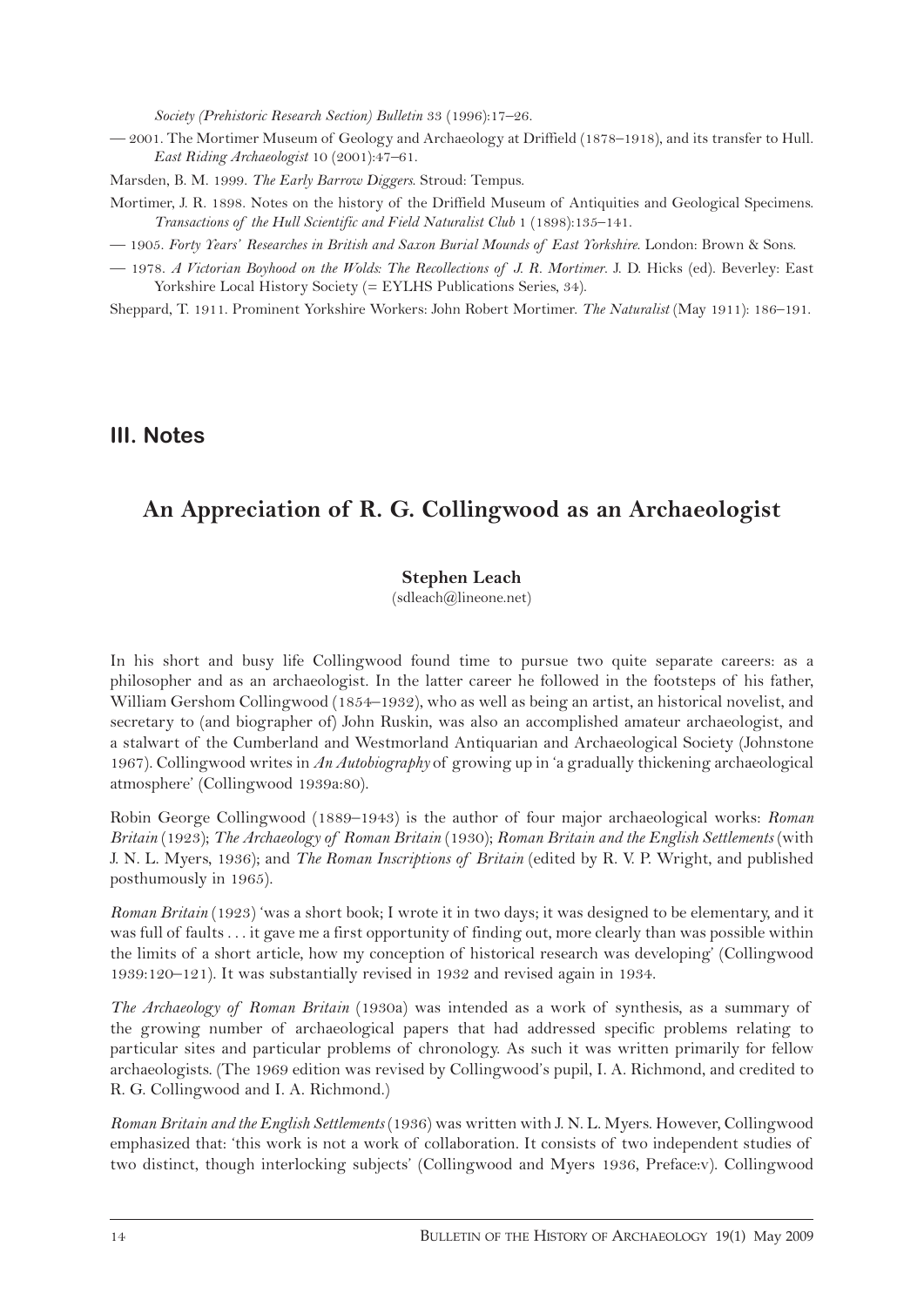wrote on Roman Britain, and its immediate aftermath; Myers wrote on the Anglo-Saxon invasions and settlements. Collingwood saw this book as his historical and archaeological *magnum opus*.

*Roman Britain and the English Settlements*, although supplemented and modified by Sheppard Frere's *Britannia* (1967), stood as the authoritative account of the subject until the Clarendon Press commissioned its replacement, *Roman Britain* by I. A. Richmond's pupil, Peter Salway, published in 1981. Collingwood's history built on the previous authoritative works on the subject *The Romanization of Britain* (1912) by Francis Haverfield and *The Roman Occupation of Britain* (1924) by Francis Haverfield and George MacDonald. Something of the basic structure of Haverfield's work remains in all these later works. Arguably, this paradigm was only, finally superseded in 2006, by David Mattingley's *An Imperial Possession*. (This history, like those by Haverfield, Collingwood, Frere and Salway, is written both for archaeologists and for the general reader. A criticism that Mattingley makes of all of these predecessors is of their uncritical and question-begging use of the term 'Romanization' – a term that is ultimately traceable to Theodor Mommsen.)

Collingwood's *The Roman Inscriptions of Britain* (1965), completed by R. P. Wright, comprises an illustrated catalogue of over two thousand Roman inscriptions. This work had been initiated by Mommsen and taken over by Collingwood, from Haverfield, at the latter's death in 1919. This is still today the standard reference work on the subject (Collingwood and Wright 1995).

Other work includes the chapters on Roman Britain in *The Cambridge Ancient History* (Collingwood 1934a, 1934b, 1936, 1939b) and the chapter on 'Roman Britain' in *An Economic Survey of Ancient Rome* (Collingwood 1937) and, as he mentions in *An Autobiography*, 'about a hundred articles and pamphlets mostly written between 1920 and 1930' (Collingwood 1939a:145). Collingwood also began work on the subject of the interpretation of folktales that he intended to publish as a book. This work, in which he argues that folktales are of historical interest, both as stories and as historical evidence, has lately been published in *The Philosophy of Enchantment* (Collingwood 2005). It was written over Christmas 1936 and in the early months of 1937 (Collingwood 2005, in W. James (ed) Introduction:lxiii), until set aside 'partly through illness, and perhaps to focus more completely on *The Principles of Art'*  (Collingwood 2005, in P. Smallwood (ed) Introduction:xxxii; Collingwood 1938).

When he died at the age of fifty-three in January 1943 his pupil Ian Richmond wrote an 'Appreciation of R. G. Collingwood as an Archaeologist' in which he spoke of:

a tendency which marked and sometimes marred his work, to drive the evidence hard and to build upon it a series of conclusions whose very artistry disguised the inherent weakness of foundation. (Richmond 1943:476).

It is not my intention to question this judgment (see also Birley 1961), save to note that archaeology, because it is a collaborative discipline devoted to the cumulative accretion of new data, is subject to constant revision, and so it is hardly surprising that some of Collingwood's own most valued interpretations have been revised since his death (for example, his estimate of the total population of Roman Britain<sup>1</sup>). Others have been for the most part ignored (a prime example is his chapter on 'Art' in *Roman Britain and the English Settlements*).2 Others have been incorporated into the latest work on Roman Britain (for example, his interpretation of Hadrian's Wall3, his system of numbering of the milecastles on the Wall, and his work on the typology of Roman brooches and his work on Roman

<sup>1</sup> In Collingwood 1929, in *Antiquity*, Collingwood made the first such estimate. Martin Millett surveys the different approaches that have been taken towards this problem in *Millet* 1990:181–186.

<sup>2</sup> Martin Henig in *The Art of Roman Britain* (1996) suggests that there may be problems with the logical structure of this argument.

<sup>3</sup> Collingwood's argues that the Wall should be seen not primarily as a 'fighting platform' but as an 'elevated sentry-line'. This argument is reiterated in Breeze and Dobsonedn 2000:42–43.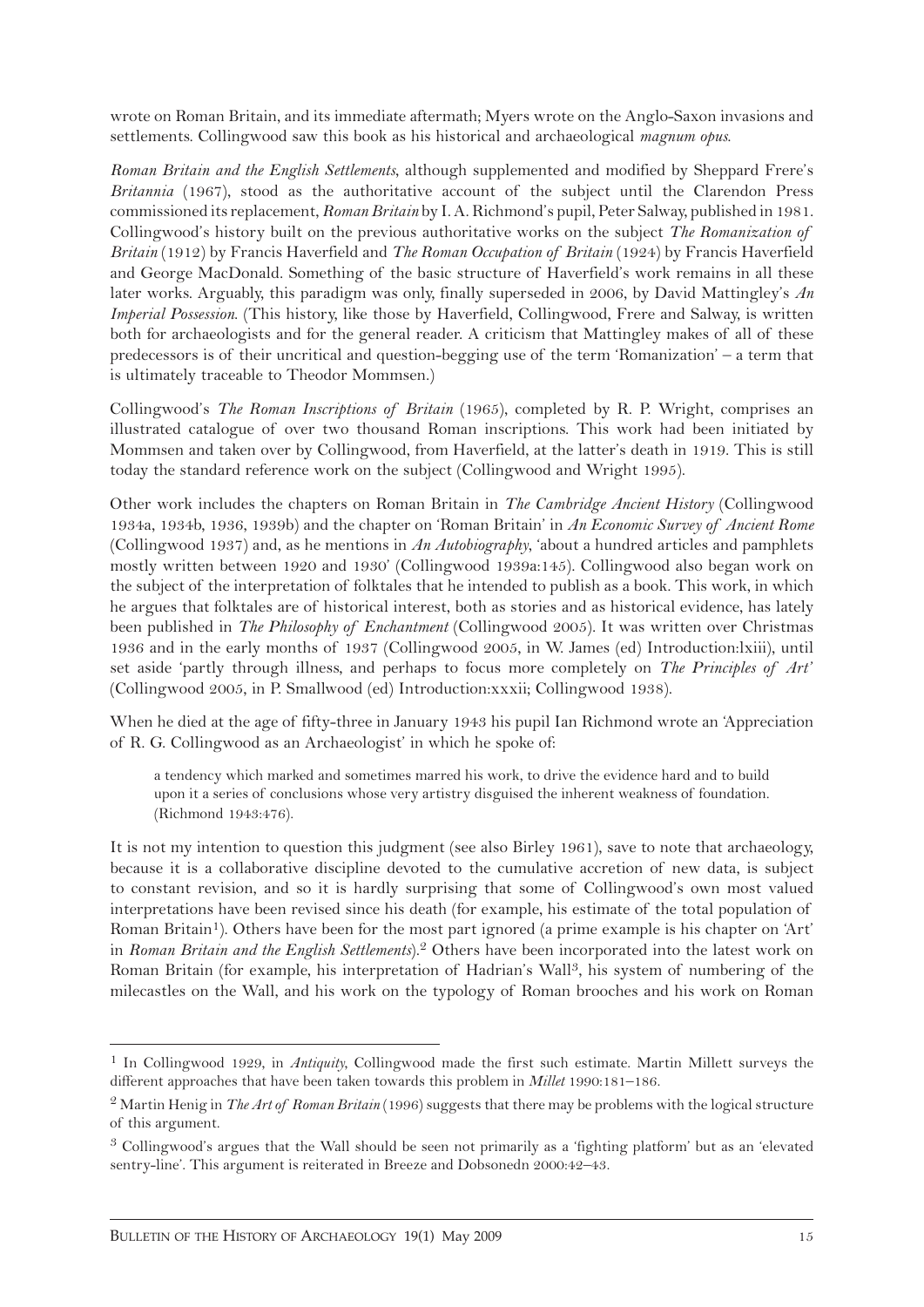inscriptions<sup>4</sup>). Others yet have been neither revised nor incorporated into new work; but remain, as it were, 'on hold' (for example, his speculations concerning King Arthur and his interpretation of the bronze age site 'King Arthur's Round Table'<sup>5</sup>). Collingwood would not have expected otherwise<sup>6</sup>. For, granted his great works of synthesis, *Roman Britain* (1923) and *Roman Britain and the English Settlements* (1936), are imbued with a sense of authoritative finality – as though he had himself witnessed Caesar's invasions – nonetheless, although feint, the line between data and interpretation is rarely entirely absent.7 Thus it is that good archaeologists create the conditions for their own supersession.

I would suggest however, with the benefit of hindsight, that Collingwood's greatest contribution to archaeology lies not in fieldwork and synthesis (although here his achievements are not slight); but rather – although the term was not then used – in archaeological theory.

According to his autobiography, upon going up to Oxford in 1908 Collingwood became aware of a 'Baconian revolution' (Collingwood 1939a:115) in archaeology, already in full swing. The guiding precept of this revolution was that no evidence need be taken at face value (as in 'scissors-and-paste history'), or classed simply as reliable or not; but rather, that the archaeologist should take the initiative in formulating specific questions of the evidence, with the aim of reconstructing the reason *why* the evidence took the form it did. In this way, when 'put to the question', the evidence might yield answers that a more passive approach could never have extorted. Flinders-Petrie epitomised this attitude, when he wrote:

The old saying that a man finds what he is looking for in a subject is too true; or, if he has not enough insight to ensure finding what he looks for, it is at least sadly true that he does not find anything he does not look for (Petrie 1904:49).

As examples of what this new method might achieve Collingwood cited Sir Arthur Evans' work on Knossos and the work of Francis Haverfield on Roman Britain (Collingwood 1939a:81–82).

Although only a few held such confident ambitious views (and this is emphasised in Woolley's autobiography *Spadework* 1953), other sources confirm the liveliness of the period (see Joan Evans 1956:371–372). Moreover, it was beginning to be argued that the same questions might be asked, with reasonable expectation of an answer, of a written document and of an unwritten artefact. The belief that non-written evidence is of equal worth as written was, for instance, explicitly stated by that 'bold revolutionary' (Collingwood 1939a:82) David George Hogarth, although it should be added that Hogarth claimed no originality for this idea.8

However, with the exception of Collingwood, all of this went on beneath the notice of contemporary philosophers, and archaeologists were naturally content to leave them to their slumbers. For, then as now, archaeological theory was empirically driven – concerned, above all, with what does and does not work in practice.

Nonetheless, during the 1920s and 1930s, a small vocal minority including Collingwood, O. G. S. Crawford and Mortimer Wheeler did their best to propagate these ideas. In his autobiography,

<sup>4</sup> See Collingwood, R. G. and R. P. Wright 1995.

<sup>5</sup> Collingwood's interpretations were challenged in Bersu 1940.

 $6$  As Richmond points out he had the grace to admit his mistakes, see Richmond1943:476.

<sup>7</sup> In *The Archaeology of Roman Britain* (1930), written primarily for his fellow archaeologists, the line between data and interpretation is more obvious than when Collingwood wrote for both archaeologists and the general reader.

<sup>8</sup> Hogarth (Hogarth 1899:v) wrote that the subject matter of archaeology should be taken as 'all documents, literary or material, all products of man, all things on which he has set his impress, and even all things which have set their impress on him'.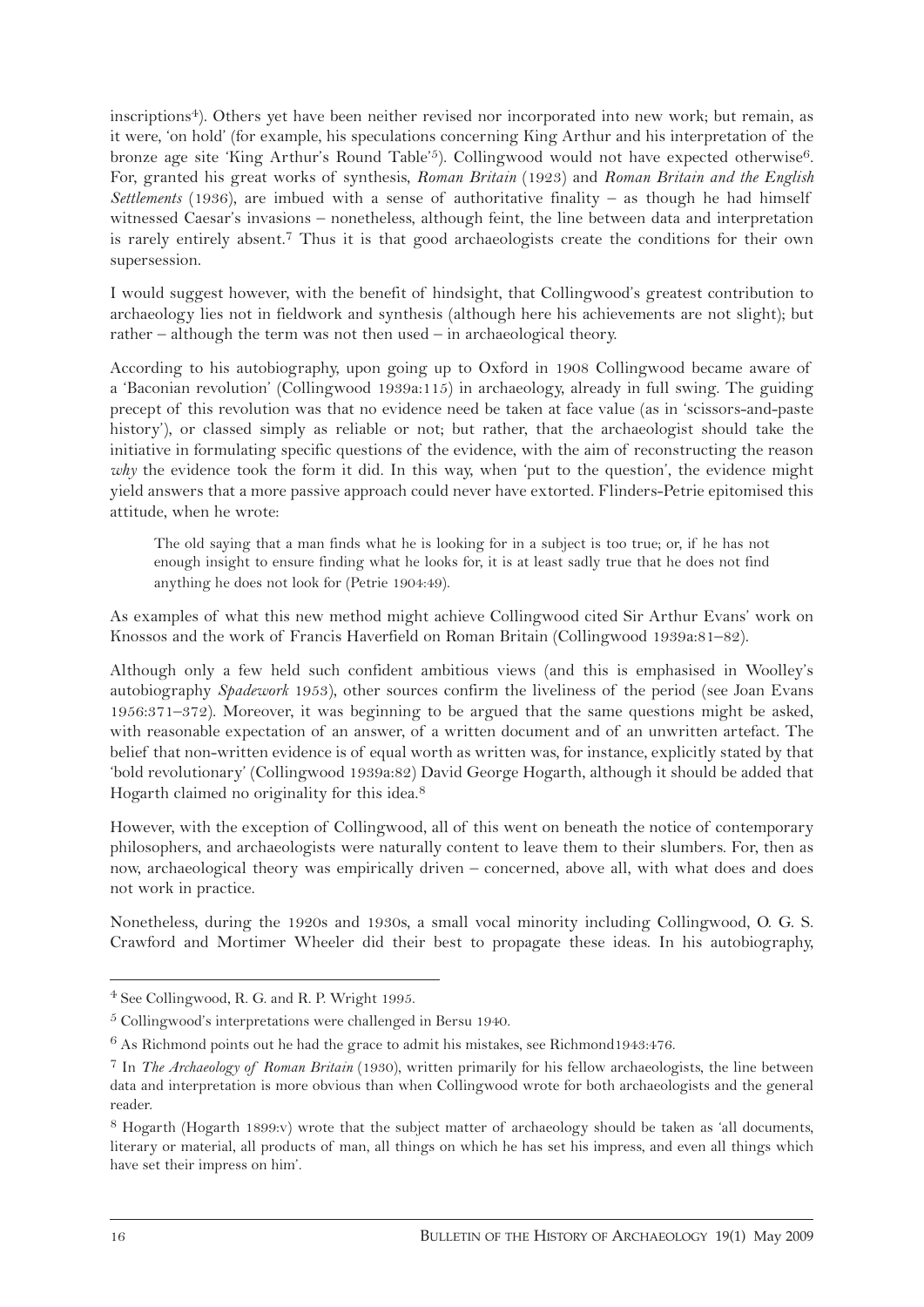Collingwood summarised their methodology in the form of the following three principles:

- 1. Never to dig 'either a five-thousand-pound site or a five-shilling trench without being certain that you can satisfy an inquirer who asks you *What are you doing this piece of work for?'*  (Collingwood 1939a:126).
- 2. 'A second principle was that, since history proper is the history of thought, there are no mere 'events' in history: what is miscalled *an event* is really an action, and expresses some thought (intention, purpose) of its agent; the historian's business is therefore to identify this thought' (Collingwood 1939a:127).
- 3. 'A third principle was that no historical problem should be studied without studying what I called its second-order history; that is, the history of historical thought about it' (Collingwood 1939a:132).

Arguably, realising the value of the above three principles, propagating them, and making them explicit, was Collingwood's greatest contribution to archaeology. (When, upon occasion, Collingwood drove his evidence too hard, it was not as a result of any of these principles.)

The first principle is probably now more deep-rooted and widely recognised than ever before. It is possibly one of the most basic presuppositions of archaeological theory. (Admittedly it is sometimes appropriate to ask relatively broad questions, but, nonetheless, few would now embark upon an archaeological career preferring to rely upon Mr Micawber's principle that something will turn up.) The third principle is also now widely accepted.

The second principle is the most controversial, and takes Collingwood to the heart of contemporary debates: for example, the debate surrounding the use of evolutionary theory. As an archaeologist Collingwood was eager to make use of any new theories that might prove useful, regardless of their origin, but he insisted that one still must ask *why* the people of the past acted as they did – what afforded them a motive, from their point of view. It is this feature that, he believed, distinguishes archaeology and history from natural science.

With respect to his fieldwork and works of synthesis contemporary archaeologists stand on Collingwood's shoulders but with respect to the above three principles Collingwood stands as our contemporary.

Closely linked to his work as an archaeologist is Collingwood's work as a conservationist – although I do not believe this has yet received attention in any book or paper. Much of the best preserved and archaeologically interesting stretches of Hadrian's Wall had, until the death of Mrs. N. J. Clayton in 1928, been safeguarded from destruction since the 1830s by the benevolent ownership of the Clayton estate. Upon Mrs. Clayton's death the Wall was scheduled in order to protect it from the possibility of future threats. But in 1930 archaeologists realized to their horror that this did not protect the Wall from the imminent prospect of stone being quarried just ten feet away from one of its best-preserved and impressive sections, immediately to the west of Housesteads Fort. Existing legislation – the *1882 Ancient Monuments Act* and the *1913 Ancient Monuments Consolidation and Amendment Act* – served to protect the Wall itself but its immediate environment was left unguarded. The thought of the Wall being left perched on an artificial knife-edge led to numerous protests in the national press and to discussion at the highest level of government.

On 24 April 1930 *The Times* reported that on the previous day the Cumberland and Westmorland Antiquarian and Archaeological Society (Collingwood's local society) had sent a resolution of protest to the Prime Minister and leader of the Opposition. Among numerous other protests that were recorded in *The Times*, on 3 May 1930 the paper reported that a number of the dons of Oxford University had sent an appeal to the First Commisioner of Works: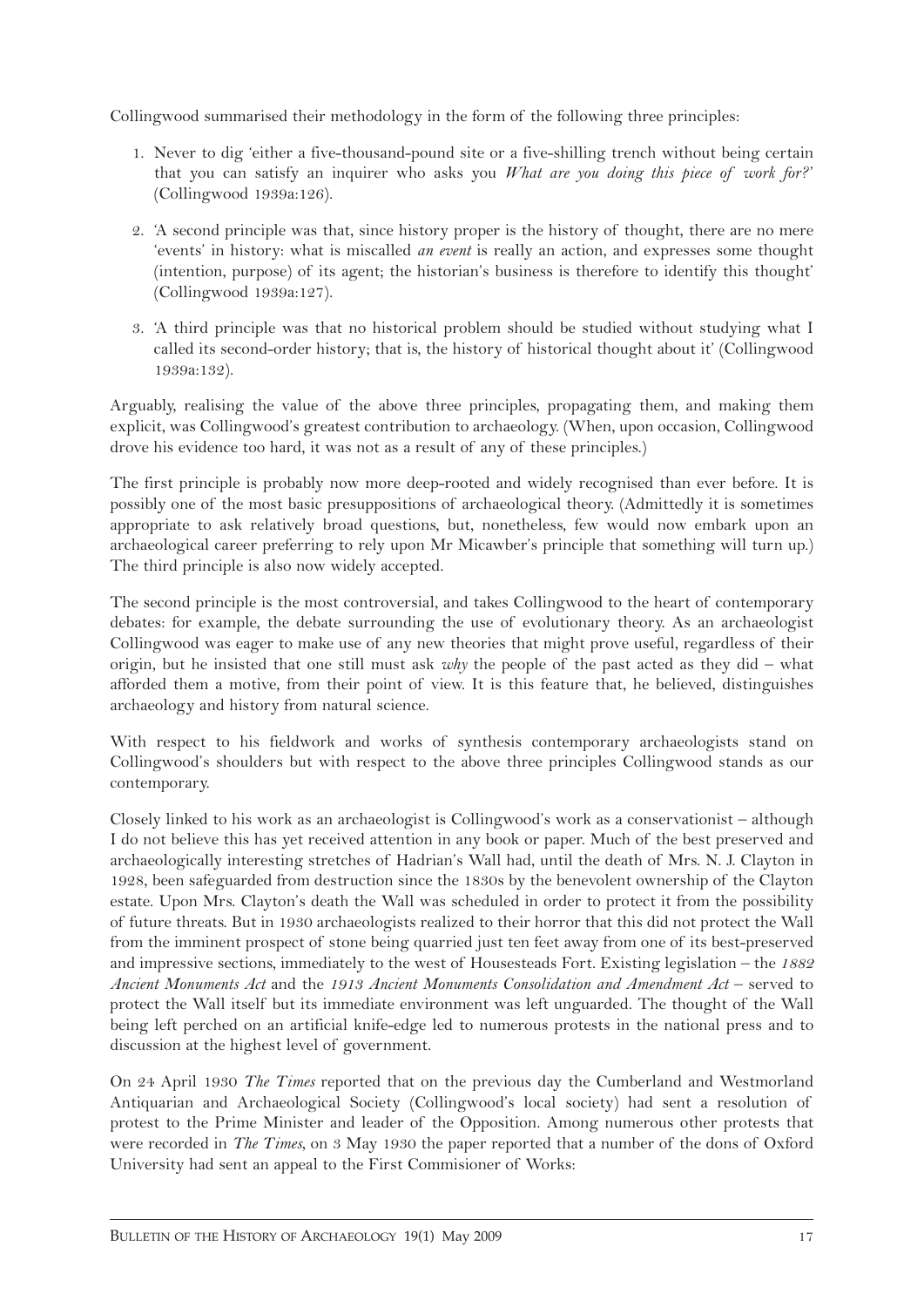#### *Hadrian's Wall*

#### **An Appeal from Oxford University**

"The following letter has been addressed to Mr. Lansbury, First Commissioner of Works, by members of Oxford University: -

University of Oxford, April 28

Sir, As members of the University of Oxford, we venture to express to you the hope that some means may be found to limit the proposed extension of quarrying works in the immediate neighbourhood of Hadrian's Wall. The stretch of the Wall, together with its associated works the Vallum and the Military Way, running from Chollerford to Gilsland, is, in our opinion, one of the most valuable of our national monuments. Both its beauty and its significance have already been impaired by the existing quarries; and we feel that the time has come when a binding and permanent limitation should be imposed on further disfigurement. We realize the importance of providing work, to the extent at present contemplated, for unemployed men in the Newcastle district; but we submit that it would be disastrous to permit the unlimited extension of such works, and so to leave the way open for the eventual destruction of a great historical monument.

We are, Sir; your obedient servants,

GREY OF FALLODEN, Chancellor. F. HOLMES DUDDEN, Master of Pembroke, Vice-Chancellor. HUGH CECIL, Burgesses. C. W. C. OMAN, Chichele Professor of Modern History of the University. HERBERT L. WILD, Hon. Fellow of Exeter and formerly Bishop of Newcastle. H. A. L. FISHER, Warden of New College. A. D. LINDSAY, Master of Balliol. F. W. PEMBER, Warden of All Souls. W. R. BUCHANAN RIDDELL, Principal of Hertford. M. E. SADLER, Master of University College. H. J. WHITE, Dean of Christ Church. F. G. J. ANDERSON, Camden Professor of Ancient History. GILBERT MURRAY, Regius Professor of Greek. JOHN L. MYRES, Wykeham Professor of Ancient History and President of the Royal Anthropological Institute. CHARLES S. SHERRINGTON, Waynflete Professor of Physiology and President of the Royal Society. CYRIL BAILEY, Fellow of Balliol. R. G. COLLINGWOOD, Fellow of Pembroke.

The fact that Collingwood's name appears last on the list, coupled with the style of writing, strongly suggests that Collingwood was the main orchestrator of this particular branch of the protest.

A file in the Public Record Office contains a short letter dated 14 May 1930, from the official private secretary of George Lansbury, the Commissioner of Works, to a secretary at 10 Downing Street, makes it clear that this appeal may have reached the desk of the Prime Minister, Ramsay MacDonald:

Dear Mr Usher,

I understand from Mr. Lansbury that the Prime Minister told him that he had not seen the representation from Oxford University published in the Times on the subject of the Roman Wall. I therefore send you a cutting which you may think it worth while to show to the Prime Minister.

Yours sincerely

R. Auriol Barker<sup>9</sup>

<sup>9</sup> P. R. O. 30/69/691.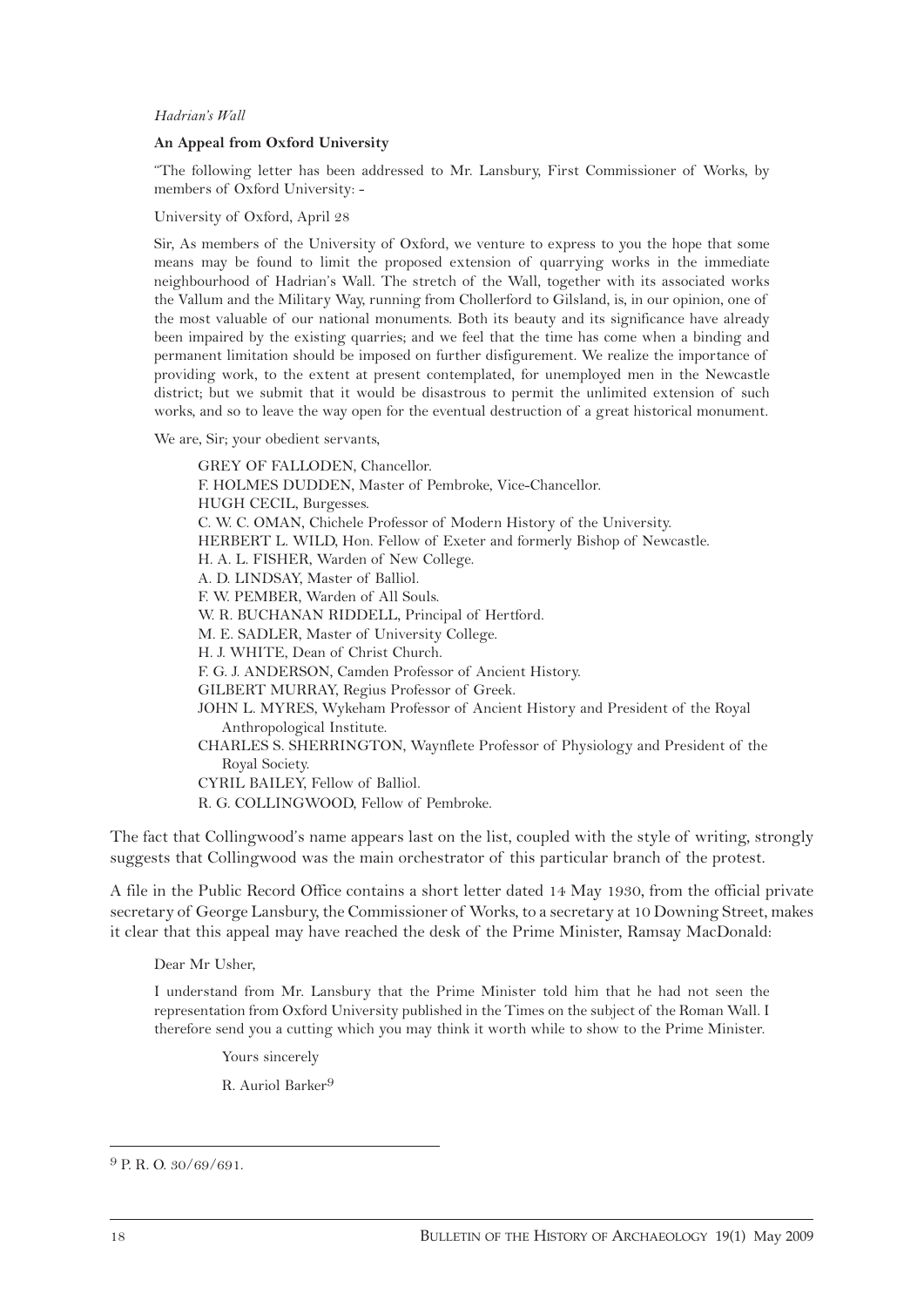A similar appeal from the dons at Cambridge, organized by the historian F. E. Adcock was sent directly to the Prime Minister and was also published in *The Times* (23 May 1930). It seems likely that the many different branches of this protest were closely co-ordinated. An additional concern expressed by Collingwood was that the break up the Clayton estate would lead to increasingly restricted public access to the Wall (Taylor and Collingwood 1929:185).

The campaign of protest led to the passing of the *1931 Ancient Monuments Act*, granting the First Commissioner of H. M. Works the power to make planning schemes and pay compensation. However, there were a series of delays before this act was implemented. When it was eventually implemented for the first and last time – it protected the surroundings of this particular section of the Wall by means of the Wall and Vallum Preservation Scheme – subsequently incorporated into Northumberland National Park.

The *1931 Ancient Monuments Act* represents an intermediate stage between the impassioned but necessarily palliative and *ad hoc* protection of ancient monuments afforded by groups of public spirited archaeologists and the more holistic and comprehensive approach to planning that has since been sought by local and national government. It is owing to the passing of this Act and to the vigilance and foresight of the campaigners that the four miles of the Wall immediately to the west of Housesteads Fort – thought by many to be the finest stretch of the entire Wall<sup>10</sup> – traverse countryside that is still little changed since the Roman period. Our present day view of this bleak and rugged countryside remains a testament to the efforts of Collingwood and his fellow conservationists.11

This episode perhaps sheds some light on Collingwood's claim that in his addresses to the Cumberland and Westmorland Antiquarian and Archaeological Society he achieved a *rapprochement* between R. G. C. the theorist and R. G. C. the suppressed man of action:

It may seem an odd form of 'release' for a suppressed man of action; but it was a very effective one. The enthusiasm for historical studies, and for myself as their leader in those studies, which I never failed to arouse in my audiences, was not in principle different from the enthusiasm for his person and his policy which is aroused by a successful political speaker (Collingwood 1939a:151–152).

Clearly, Collingwood *was* genuinely appalled at the threat that faced the Wall, but at the same time as a suppressed man of action he would have relished the fight to save it. For, in his words: 'All thought exists for the sake of action' (Collingwood 1924:15).

## **(The Foundations of History: Collingwood's Analysis of Historical Explanation by Stephen Leach will be published by Academic Imprints in December 2009)**

### **References**

- Bersu, G. 1940. King Arthur's Round Table. *Transactions of the Cumberland and Westmorland Antiquarian and Archaeological Society* 40:169–206.
- Birley, E. 1961. *Research on Hadrian's Wall*. Kendal: T. Wilson.

Breeze, D. J. and B. Dobson. 2000. *Hadrian's Wall*. 4th edition. London: Penguin.

Collingwood, R. G. 1923. *Roman Britain*. Oxford: Oxford University Press.

<sup>— 1924.</sup> *Speculum Mentis, or the Map of Knowledge*. Oxford: Clarendon Press.

<sup>— 1929.</sup> Town and Country in Roman Britain. *Antiquity* 3:261–276.

<sup>10</sup> In Collingwood 1930b:27, he wrote: 'The scenery, with its lakes, basalt crags, and distant views, is here at its best, and the remains of the Wall are very impressive, as they wind hither and thither to hold the edge of the crags or plunge into the gaps that separate one crag from the next.'

<sup>&</sup>lt;sup>11</sup> It should be added that, through tourism, the Wall today provides more employment than was offered by even the most ambitious quarry plans.